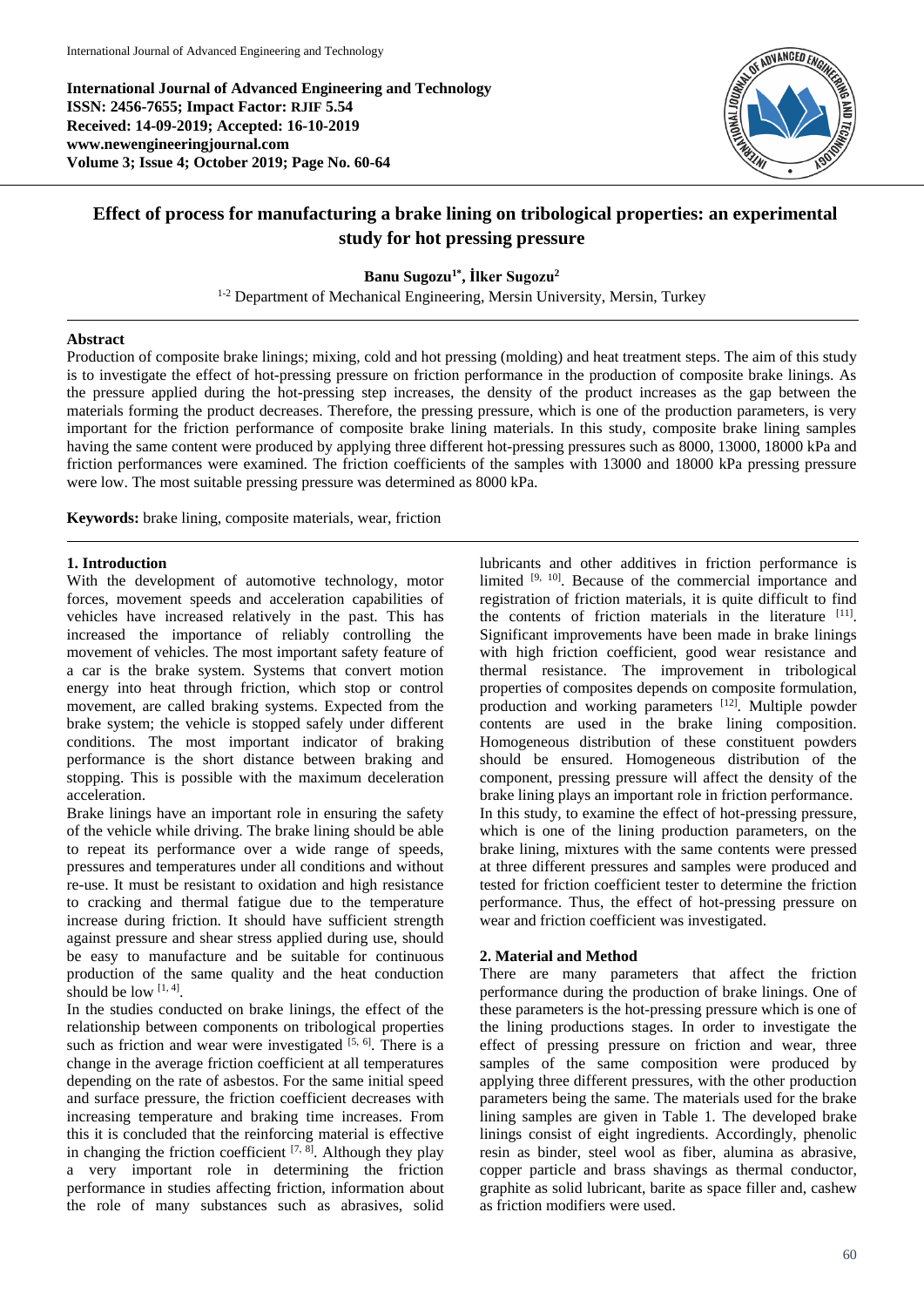**Table 1:** Produced brake lining contents (wt. %)

| Raw materials         | Amount |
|-----------------------|--------|
| Phenolic resin        | 15     |
| Steel wool            | 10     |
| <b>Brass shavings</b> |        |
| Alumina               | 3      |
| Cu particle           | 15     |
| Cashew                |        |
| Graphite              | 10     |
| Barite                | 35     |

The produced samples were coded as P8, P13 and P18 according to the hot pressure to which they were subjected. Before starting production, powder materials were weighed with 0.001 g precision scales. The sample content was then mixed for 10 minutes to ensure homogeneity of the prepared mixture. The prepared mixture was transferred to 25.4 mm diameter mold and pre-formed under 10000 kPa pressure. Afterwards, hot-pressing was applied to samples for 10 minutes at a temperature of 150ºC and three different pressures of 8000, 13000 and 15000 kPa. During the pressing process, ventilation was performed at 60 second intervals. Thus, the steam and gases formed as a result of the temperature were provided to be discharged to the outside. The brake lining production parameters are given in Table 2. The friction, wear, density and hardness characteristics of the samples were examined.

**Table 2:** Production parameters of brake lining samples

| <b>Operations</b> | <b>Production Parameter</b> | P8                  | P <sub>13</sub> | <b>P18</b> |
|-------------------|-----------------------------|---------------------|-----------------|------------|
| Mixing            | Time (min)                  |                     |                 |            |
| Cold              | Time (min)                  |                     |                 |            |
| Forming           | Temperature $(^{\circ}C)$   | Ambient temperature |                 |            |
|                   | Pressure (kPa)              | 10000               |                 |            |
| Hot               | Time (min)                  |                     | 10              |            |
| Pressing          | Temperature $(^{\circ}C)$   | 150                 |                 |            |
|                   | Pressure (kPa)              | 8000                | 13000           | 18000      |

The friction tester shown in Figure 1 that examine the friction coefficient, brake force, hydraulic system pressure, brake lining surface temperature values were used to determine the frictional characteristics of the samples.



**Fig 1:** Test device

Loadcell was used to measure the friction force between the brake lining and brake disc during rotation. Thus, the rotational force was measured electronically, taking into account the rotation of the brake lining with the disc due to the frictional force arising from the pressure applied to the brake lining during the rotation of the disc. An inverter was

available to use the brake disc in the test set at the desired speed. The device has a 7.5 kW, 1400 rpm three-phase electric motor to rotate the disc. The transmission shaft of the electric motor was supplied with a Ø 30 mm transmission shaft. Two UCP 209 bearings placed on this shaft prevent the shaft from oscillating. The circular motion transmitted from the electric motor was provided to rotate the disc between 100-1400 rpm over the shaft owing to the inverter. The speed of the electric motor could be easily controlled with computer program. Pressure could be applied to the brake disc at desired values owing to the hydraulic system in the test device.

An infrared thermometer that can receive data every second to determine the surface temperature of the disc and can operate in the range of -50 to 1000ºC was placed in the test apparatus. A gray cast iron brake disc with 116 HB (41.86 HRA) hardness and 280 mm diameter was used in the test operations.

The produced brake linings were operated at a speed of 3 m/s under a pressure of 250 kPa until 95% of the sample surface contacted the disc surface in order to ensure that the friction surfaces overlap. The experiments were carried out at 1050 kPa lining surface pressure and 6 m/s speed. The friction coefficient values taken during the experiments are the arithmetic mean of the values obtained from the three samples produced with the same mixture and properties. The friction coefficient for each sample was recorded at 1 sec intervals under a pressure of 1050 kPa at a speed of 6 m/s. In the wear tests, the brake lining samples were subjected 10800 m (10.8 km) sliding distance under 1050 kPa pressure. These values were converted into friction coefficient-time plotsAt the end of the tests, the mass loss of each brake lining sample was found by weighing on the precision scale. The specific wear rate was calculated with the formula below according to TS 9076<sup>[13, 14]</sup>.

$$
V = \frac{m_1 - m_2}{2 \times \pi \times R_d \times n \times f_s \times \rho}
$$

where; the specific wear rate V ( $\text{cm}^3/\text{Nm}$ ),  $\text{R}_d$  the distance between the center of the brake lining and the center of the disc  $(m)$ ,  $m_1$  and  $m_2$  respectively the pre-test and post-test mass of the brake lining (g), n the total number of rotations of the disc during the test,  $\rho$  the density of the brake lining  $(g/cm<sup>3</sup>)$  and  $f_s$  mean friction force (N).

Rockwell hardness tester was used to determine the hardness of brake linings. In the hardness measurement process, a steel ball tip with a diameter of 2.5 mm was used as a sinking tip. The applied load was taken as 62.5 kgf (612.9 N). Hardness measurements were made on the friction surface of the samples. Because of the dimensions of the samples are  $\varnothing$ 25.4×9 mm, they are calculated by taking values from the middle and near edges of the surface. The arithmetic mean of three sample results with the same content was taken for each sample. Density measurements of samples were determined by Archimedes principle [15].

### **3. Results and Discussion**

In this study, composite brake lining samples with the same content were produced and the effect of hot press pressure which is one of the brake lining production parameters on friction performance was investigated.

Figure 2 shows the friction coefficient-time graph of the brake lining samples. When the friction coefficient-time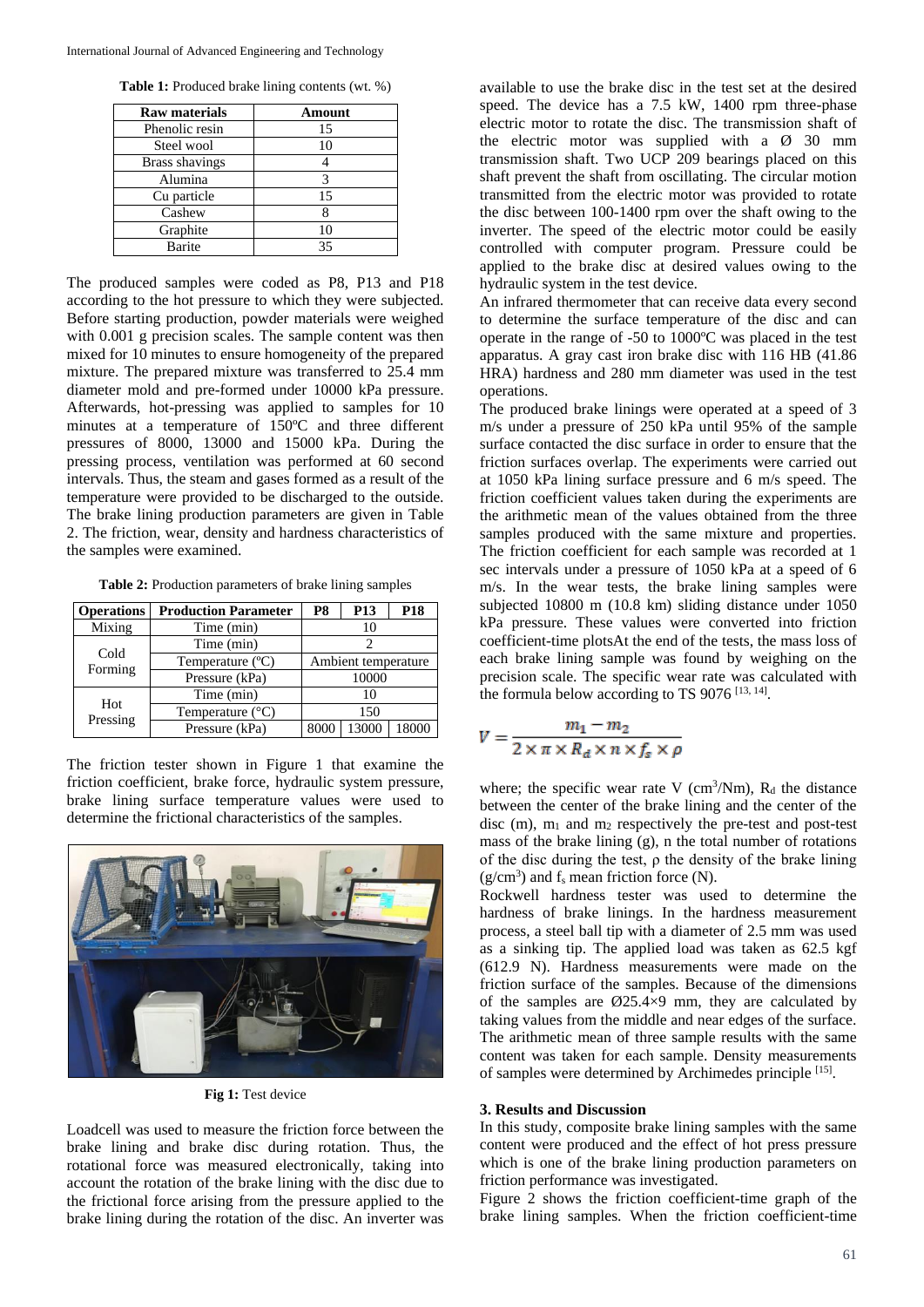graph is examined, the friction coefficient value of P18 coded sample is lower than P8 and P13 coded samples. The surface temperature increased as a result of the reduction of the gaps between the materials forming the component and the formation of a larger friction surface with the effect of production pressure in the sample coded P18. Therefore, the binding agents forming the component cannot be better retained on the friction surface due to the loosening by the effect of temperature and caused a lower friction coefficient than P13.



**Fig 2:** Friction coefficient-time graph of brake lining sample

When the graph is examined, the lowest friction coefficient is given as P18 coded sample with 0.27 and the highest friction coefficient is P8 coded sample with 0.43 with. In the literature, it is emphasized that the friction coefficient  $(\mu)$ ranges from 0.1 to 0.7 depending on the friction force and disc-brake lining interface temperature [16].



**Fig 3:** Temperature-time graph of brake lining sample

The temperature increase was faster in the sample with high hot-pressing pressure. It increased the contact area of the brake lining to the disc surface. The P18 brake lining sample had a negative effect on the friction coefficient because it was pressed at more pressure than the P13 and P8 brake lining sample.

One of the most important features of the brake linings is that the change in the friction coefficient is minimal due to the increase in the interface temperature that is released due to friction during braking  $[17, 18]$ . Friction stability (%) value should be as high as possible and close to 100,

the slope and fluctuations of the obtained curve should be minimum<sup>[19]</sup>.



**Fig 3:** Friction stability of brake lining samples (%)

Figure 3 shows the friction stability (%) of samples. When the friction test results were examined, it was seen that the temperature occurring at the interface of the brake lining and the disc directly affected the friction stability. It is desirable to have high friction stability in brake lining materials<sup>[20]</sup>.



**Fig 4:** The Rockwell hardness values of the samples

Figure 4 shows the Rockwell hardness values (HRL) of samples. Increased pressure ratio increased the hardness of the brake lining sample. Increased hardness caused the temperature to rise due to friction between the brake lining and the contact surface. With the increase in temperature, the brake lining formed fade on the disc surface and decreased the friction value.

Increased production pressure in the samples produced was effective in increasing the material density and hardness. The homogeneous distribution of the component and minimization of the gaps in the sample by increasing the pressing pressure caused the hardness value in the sample to increase.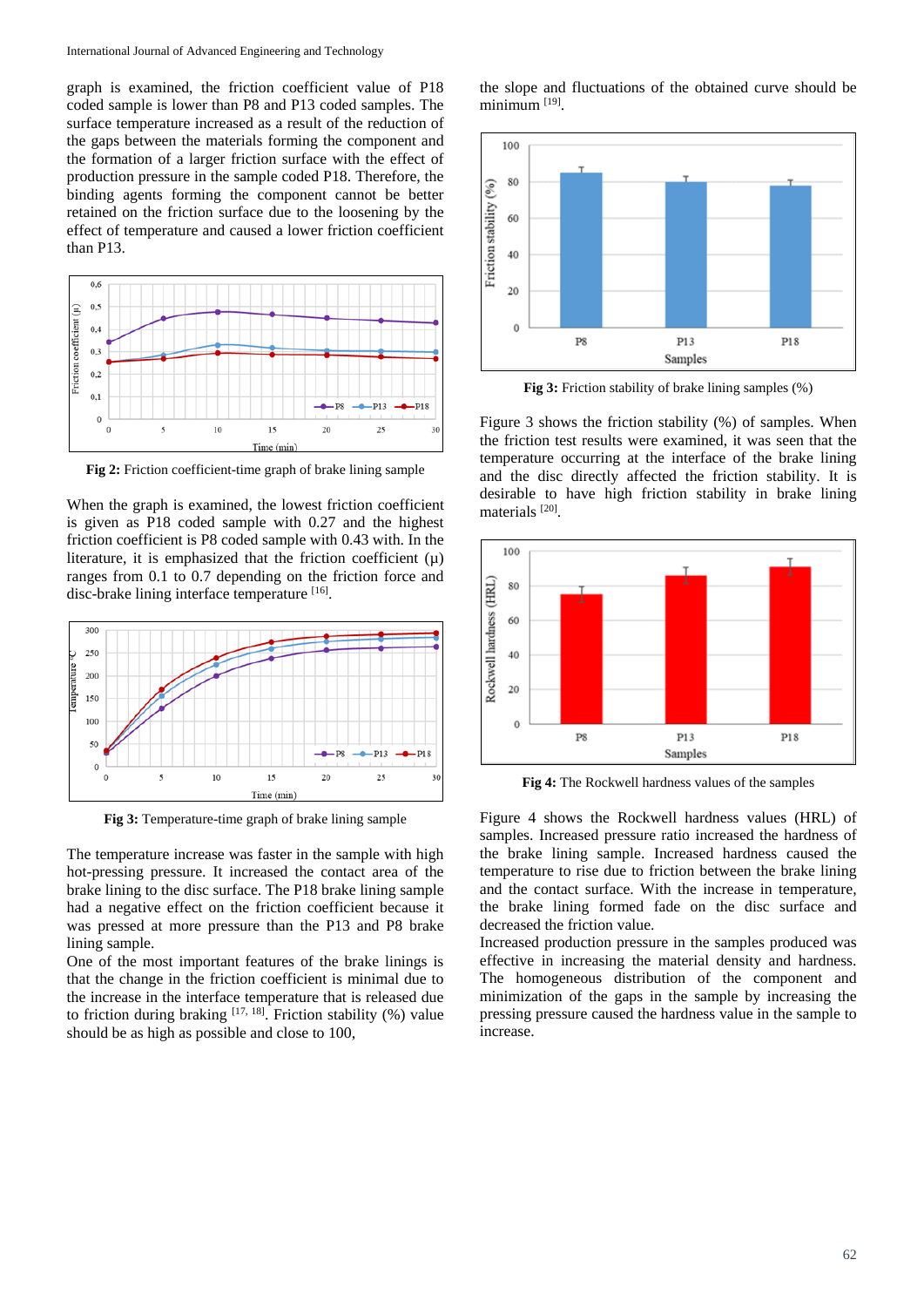

**Fig 5:** The density values of the samples

Figure 5 shows the density values of samples. As the pressure applied to the samples increased, the density of samples increased and friction coefficients decreased. The density levels obtained are among the recommended values for brake lining application  $[21]$ .

**Table 3:** Tribological characteristics of the brake lining samples

| Sample code     | <b>Friction coefficient</b><br>lµl | Specific wear ratio<br>$\mathrm{[cm^3{\times}Nm^{4}]}$ |
|-----------------|------------------------------------|--------------------------------------------------------|
| P8              | 0.43                               | $0.139 \times 10^{-6}$                                 |
| P <sub>13</sub> | 0.30                               | $0.105 \times 10^{-6}$                                 |
| P18             |                                    | $0.085 \times 10^{-6}$                                 |

As seen in Table 3, P13 and P18 coded samples showed less wear when looking at the amount of wear per unit area. It is stated in the studies that the friction coefficient is proportional to the amount of wear [22]. The samples with high friction coefficient have higher wear, as anticipated. As a result of the studies, the P8 coded sample subjected to 8000 kPa hot pressing pressure had better friction performance. When the specific wear values were examined, the wear at the P8 coded sample with a pressing pressure of 8000 kPa was higher and the wear at the P13 and P18 coded sample with a pressing pressure of 13000 kPa and 18000 kPa was less (Table 3). As the pressure increases, the gaps between the materials forming the component are reduced, so that the particles are held closer together.

#### **4. Conclusions**

In this study, the effect of hot-pressing pressure, which is one of the brake lining production parameters on friction performance was investigated. Brake lining with the same content was produced at three different hot-pressing pressure. As a result of the experiments; the following conclusions were obtained:

- The friction performance of the lining produced at high pressing pressure was negatively affected.
- In the lining with high pressing pressure, the temperature increase was faster due to time.
- The increase in pressure was effective in increasing the material density and hardness.
- Increased pressure ratio increased the hardness of the brake linings. This caused the temperature to rise due to friction between the brake lining and the disc surface.
- High hardness caused fade formation on the disc surface of the brake lining and decreased the friction coefficient.
- It was observed that the temperature occurring at the interface of the disc and the brake lining directly affects the friction stability.
- The wear resistance of the brake lining produced at high pressure was found to be better.

#### **5. References**

- 1. Bijwe J. Composites as a Friction Material: Recent Developments in Non-Asbestos Fiber Reinforced Friction Materials-A Review, Polymer Composites. 1997; 18(3):378-396.
- 2. Stocks AI, Giezendanner HR, Van-Der-Hurk H. Asbestos-Free Clutches and Brakes Reinforced with Kevlar-Aramid Fibers, Int. J. of Vehicle Design. 1985; 6(4/5):483-487.
- 3. Fazan P, Giezendanner HR, Van-Den-Hurk H. Engineering Products of Kevlar Para-Aramid Pulp for High Performance Brake Linings, 6th SAE Annual Colloquium, 1988, 1-25.
- 4. Yamaguchi Y. Tribology of Plastic Materials, Tribology Series, Vol.16, 1st ed. Elsevier, Netherlands, 1990.
- 5. Rhee SK. Wear Equation For Polymers Sliding Against Metal Surfaces, Wear. 1970; (16):431-445.
- 6. Jacko MG, Tsang PHS, Rhee SK. Automotive Friction Materials Evolution During The Past Decade, Wear. 1984; 100:503-515.
- 7. Mutlu I, Oner C, Findik F. Boric acid effect in phenolic composites on tribological properties in brake pads, Materials & Design. 2007; 28(2):480-487.
- 8. Tanaka K, Ueda S, Noguchı N. Fundamental Studies On The Brake Friction Of Resin-Based Friction Materials, Wear. 1973; 23:349-365.
- 9. Aranganathan N, Mahale V, Bijwe J. Effects of aramid fiber concentration on the friction and wear characteristics of non-asbestos organic friction composites using standardized braking tests. Wear. 2016; 354(355):69-77.
- 10. Shin MW, Cho KH, Lee WK, Jang H. Tribological Characteristics of Binder Resins for Brake Friction Materials at Elevated Temperatures. Tribology Letters. 2010; 38(2):161-168.
- 11. Jang H, Kim SJ. The Effects Of Antimony Trisülfide (Sb2s3) And Zirconiumsilicate (Zrsio4) In The Automotive Brake Friction Material On Friction Characteristics, Wear. 2000; 239:229-236.
- 12. Washabaugh FJ. Emcor 66 Ultra-Short Fibers For Asbestos-Free Friction Materials, SAE 860630, 1987.
- 13. Sugozu İ. Effect of Nano Solid Lubricant in Automotive Brake Lining, International Journal of Research in Engineering. 2019; 1(1):25-30.
- 14. TSE 555. Highway Vehicles-Brake System-Brake Pads for Friction Brake. Ankara, Turkey, 1992.
- 15. Min Hyung, Cho Jeong, Ju Seong Jin, Kim Ho Jang. Tribological properties of solid lubricants (graphite, Sb2S3, MoS2) for automotive brake friction materials. Wear, 2006, vol. 260. ISSN 0043-1648 p. 855-860.
- 16. Sugozu I, Mutlu I, Sugozu B. The effect of ulexite to the tribological properties of brake lining materials. Polymer Composites. 2018; 39(1):55-62.
- 17. Persson BNJ. Theory of Friction-the Role of Elasticity in Boundary Lubrication, Physical Review B. 1994; 50(7):4771-4786.
- 18. Tabor D. Friction as a dissipated process, Friction of